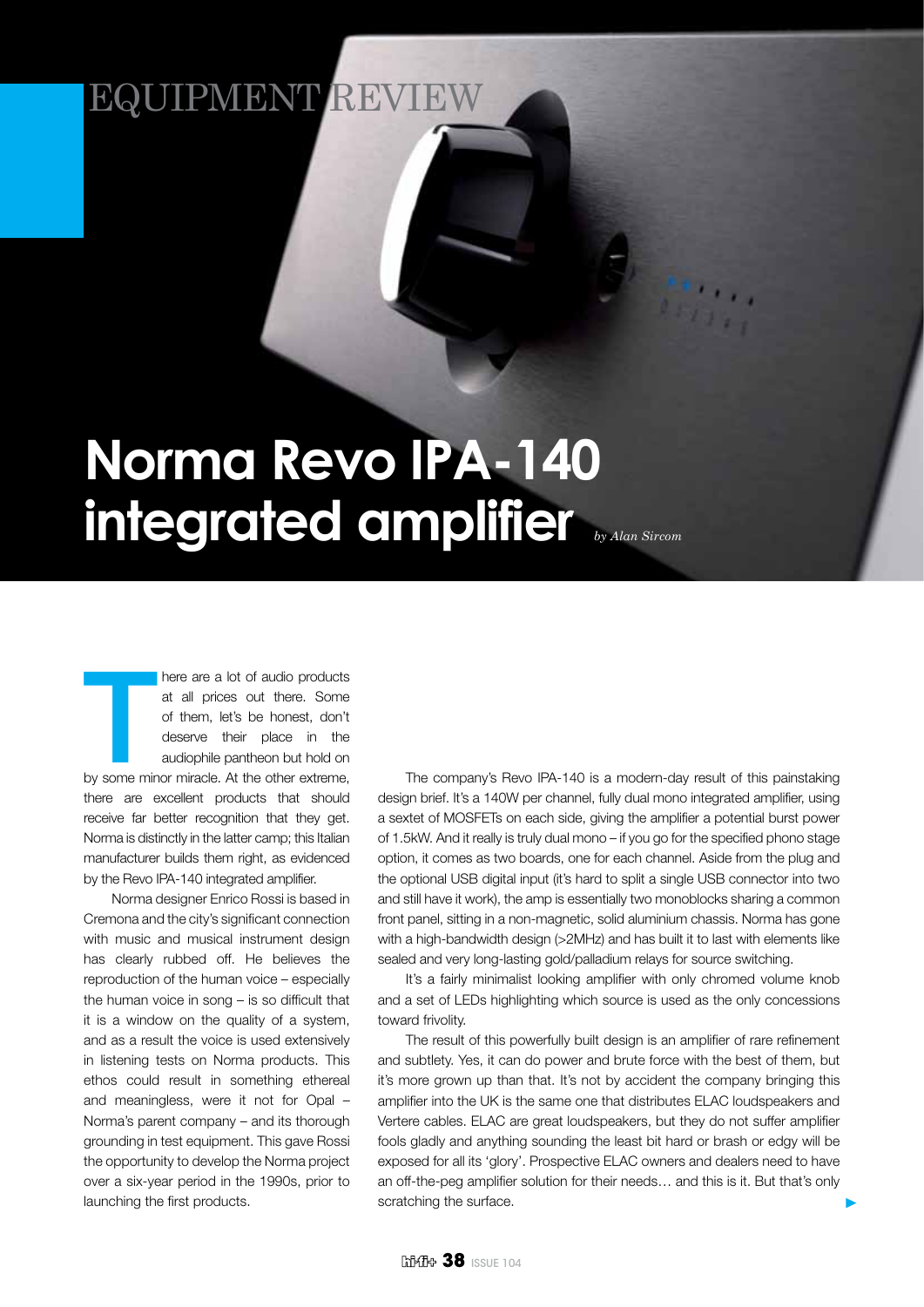## EQUIPMENT REVIEW / **Norma Revo IPA-140 integrated amplifier**

The other common partner in Europe is Avalon loudspeakers, and these loudspeakers demand a slightly different set of criteria – a sense of the mailed fist in the velvet glove, of well-rounded effortless and yet controlled power. It also needs to be fast; perhaps not quite DarTZeel fast or Constellation fast, but neither should it be ponderous. Fortunately the IPA 140 acquits itself well on all accounts.

Harking back to that voice-first ethos, I stuck on a couple of vocal works, through a Naim UnitiServe into a Wadia 121 DAC. Jessye Norman (seemed appropriate, given how close 'Norman' is to the company name) singing Richard Strauss' four last songs (Philips) with her dramatic soprano voice cutting through the air, and – by way of stark contrast – Laura Marling's neo-Joni Mitchell tones on *Once I Was an Eagle*. In both cases, it was surprising how articulate and 'there' the voice was, centre stage and surprisingly dynamic. OK, you expect powerful dynamics from Jessye Norman (she's a walking pair of lungs and vocal chords), but what's surprising is just how those effortless dynamics work with Laura Marling's voice, making it more real and making her sound at once fragile and confident. I've heard other amplifiers do this vocal projection as well as the Norma, but few can do anything near as well as this – with the same balance of performance – for the money.

That balance can perhaps be best summed up in three words, 'grace, space and pace'. That's a rare combination in today's world though, and the result is one of those designs that pushes the envelope and challenges the accredited masters of the art, many of which come with price tags that would make a 18th Century Maharaja blush.

The combination of these two main differentiators (refinement and speed) give the IPA-140 a rare talent; a kind of oldfashioned, brand-new sound. That sounds like a contradiction until you hear it. The stark, etched top-end that undermines many good amplifiers is held at bay; not all amplifiers sound that way, but the tendency now is to overcompensate and make an amp that wafts and drifts its way through music. The Revo IPA-140 manages to walk the line between the two, with a sound quality that's every bit as exciting and engaging as you'd want, but with the sort of naturalistic presentation we all crave. As a result, this amp goes with far more than just the aforementioned Avalon and ELAC loudspeaker designs.

How this manifests in music is fairly easy to spot; you end up listening 'through' the recording more. Not in an analytical way, more in a 'that was really good, let's play another!' The Jessye Norman album led to Delius (I don't quite know how) and then to Britten, which strangely led to the Hilliard Ensemble, which led to early music and so on. Meanwhile, Laura Marling led (naturally) to Joni Mitchell, which led to James Taylor, Donnie Hathaway and then all points soulful, then rocky tinged with some deep dub reggae for no particular reason. In other words, the amp is exciting, fast and honest enough to make you stalk your music collection for more fun tracks. That comes through a combination of quicksilver speed when needed, effortless dynamic range and a natural tonality; all the things any solidstate amplifier is supposed to be able to do, but few genuinely achieve.

'Grace' has come to imply something aloof and elegant but in a distant way. That is not the IPA-140's interpretation of the word. It's more timeless, Audrey Hepburn grace than some haughty ice-maiden. That grace gives this amplifier a confidence and a poise that not only makes it very alluring,